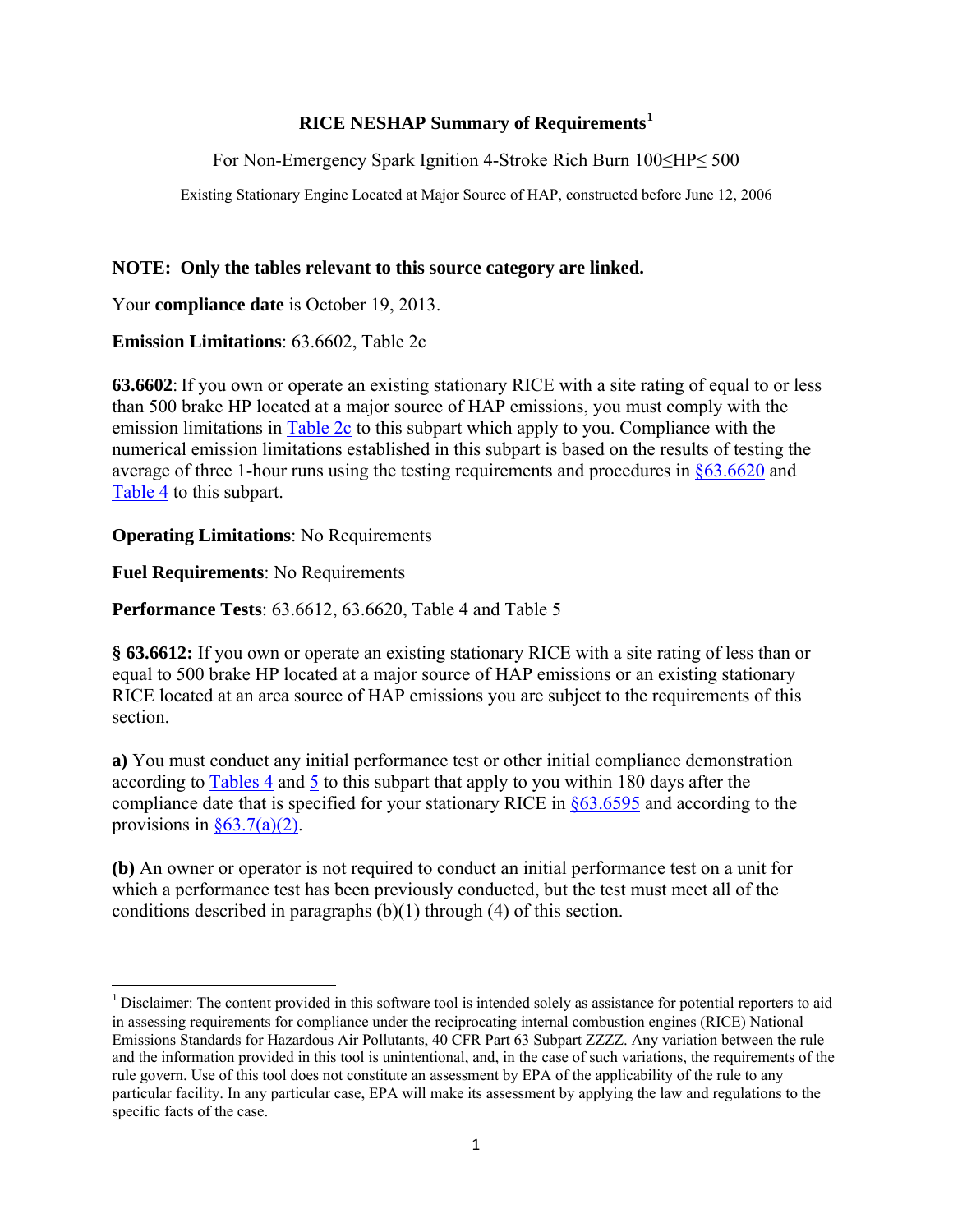(1) The test must have been conducted using the same methods specified in this subpart, and these methods must have been followed correctly.

(2) The test must not be older than 2 years.

(3) The test must be reviewed and accepted by the Administrator.

(4) Either no process or equipment changes must have been made since the test was performed, or the owner or operator must be able to demonstrate that the results of the performance test, with or without adjustments, reliably demonstrate compliance despite process or equipment changes.

§ **63.6620(a)** You must conduct each performance test in **Tables 3** and [4](http://ecfr.gpoaccess.gov/cgi/t/text/text-idx?c=ecfr&sid=515d778a8a1bae4f834e821dd4d89f21&rgn=div9&view=text&node=40:13.0.1.1.1.1.116.27.8&idno=40) of this subpart that applies to you.

**(b)** Each performance test must be conducted according to the requirements that this subpart specifies in [Table 4](http://ecfr.gpoaccess.gov/cgi/t/text/text-idx?c=ecfr&sid=515d778a8a1bae4f834e821dd4d89f21&rgn=div9&view=text&node=40:13.0.1.1.1.1.116.27.8&idno=40) to this subpart. If you own or operate a non-operational stationary RICE that is subject to performance testing, you do not need to start up the engine solely to conduct the performance test. Owners and operators of a non-operational engine can conduct the performance test when the engine is started up again.

# **(c)** [Reserved]

**(d)** You must conduct three separate test runs for each performance test required in this section, as specified in  $\S 63.7(e)(3)$ . Each test run must last at least 1 hour.

**(e)(**1) You must use Equation 1 of this section to determine compliance with the percent reduction requirement:

$$
\frac{C_i - C_o}{C_i} \times 100 = R
$$
 (Eq. 1)

Where:

 $C_i$ = concentration of CO or formaldehyde at the control device inlet,

 $C_0$  = concentration of CO or formaldehyde at the control device outlet, and

 $R$  = percent reduction of CO or formaldehyde emissions.

(2) You must normalize the carbon monoxide (CO) or formaldehyde concentrations at the inlet and outlet of the control device to a dry basis and to 15 percent oxygen, or an equivalent percent carbon dioxide  $(CO<sub>2</sub>)$ . If pollutant concentrations are to be corrected to 15 percent oxygen and  $CO<sub>2</sub> concentration$  is measured in lieu of oxygen concentration measurement, a  $CO<sub>2</sub> correction$ factor is needed. Calculate the  $CO_2$ correction factor as described in paragraphs (e)(2)(i) through (iii) of this section.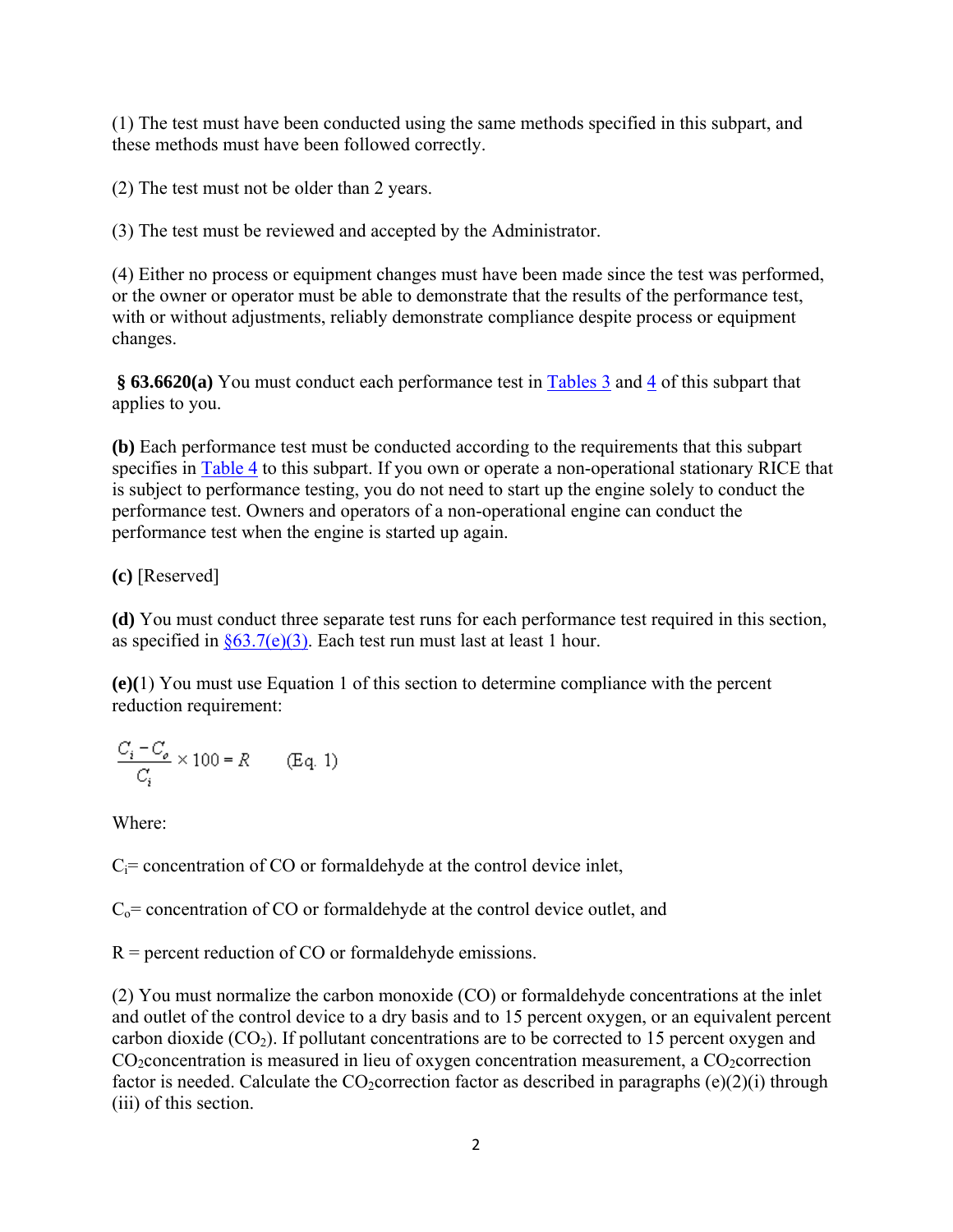(i) Calculate the fuel-specific  $F_0$  value for the fuel burned during the test using values obtained from Method 19, section 5.2, and the following equation:

$$
F_{\rho} = \frac{0.209 \, F_d}{F_c} \qquad \text{(Eq. 2)}
$$

Where:

 $F_0$ = Fuel factor based on the ratio of oxygen volume to the ultimate CO2volume produced by the fuel at zero percent excess air.

 $0.209$  = Fraction of air that is oxygen, percent/100.

 $F_d$ = Ratio of the volume of dry effluent gas to the gross calorific value of the fuel from Method 19, dsm<sup>3</sup> /J (dscf/10<sup>6</sup> Btu).

 $F_c$ = Ratio of the volume of CO<sub>2</sub>produced to the gross calorific value of the fuel from Method 19, dsm<sup>3</sup> /J (dscf/ $10^6$  Btu).

(ii) Calculate the  $CO_2$  correction factor for correcting measurement data to 15 percent oxygen, as follows:

$$
X_{\omega_2} = \frac{5.9}{F_o} \qquad \text{(Eq. 3)}
$$

Where:

 $X_{\text{co2}}$ = CO<sub>2</sub>correction factor, percent.

 $5.9 = 20.9$  percent O<sub>2</sub>−15 percent O<sub>2</sub>, the defined O<sub>2</sub>correction value, percent.

(iii) Calculate the NO<sub>X</sub>and SO<sub>2</sub>gas concentrations adjusted to 15 percent O<sub>2</sub>using CO<sub>2</sub>as follows:

$$
C_{\textit{adj}} = C_d \frac{X_{\omega_2}}{\sqrt{6C_2}} \qquad \text{(Eq. 4)}
$$

Where:

 $\%CO<sub>2</sub>$  Measured CO<sub>2</sub> concentration measured, dry basis, percent.

**(f)** If you comply with the emission limitation to reduce CO and you are not using an oxidation catalyst, if you comply with the emission limitation to reduce formaldehyde and you are not using NSCR, or if you comply with the emission limitation to limit the concentration of formaldehyde in the stationary RICE exhaust and you are not using an oxidation catalyst or NSCR, you must petition the Administrator for operating limitations to be established during the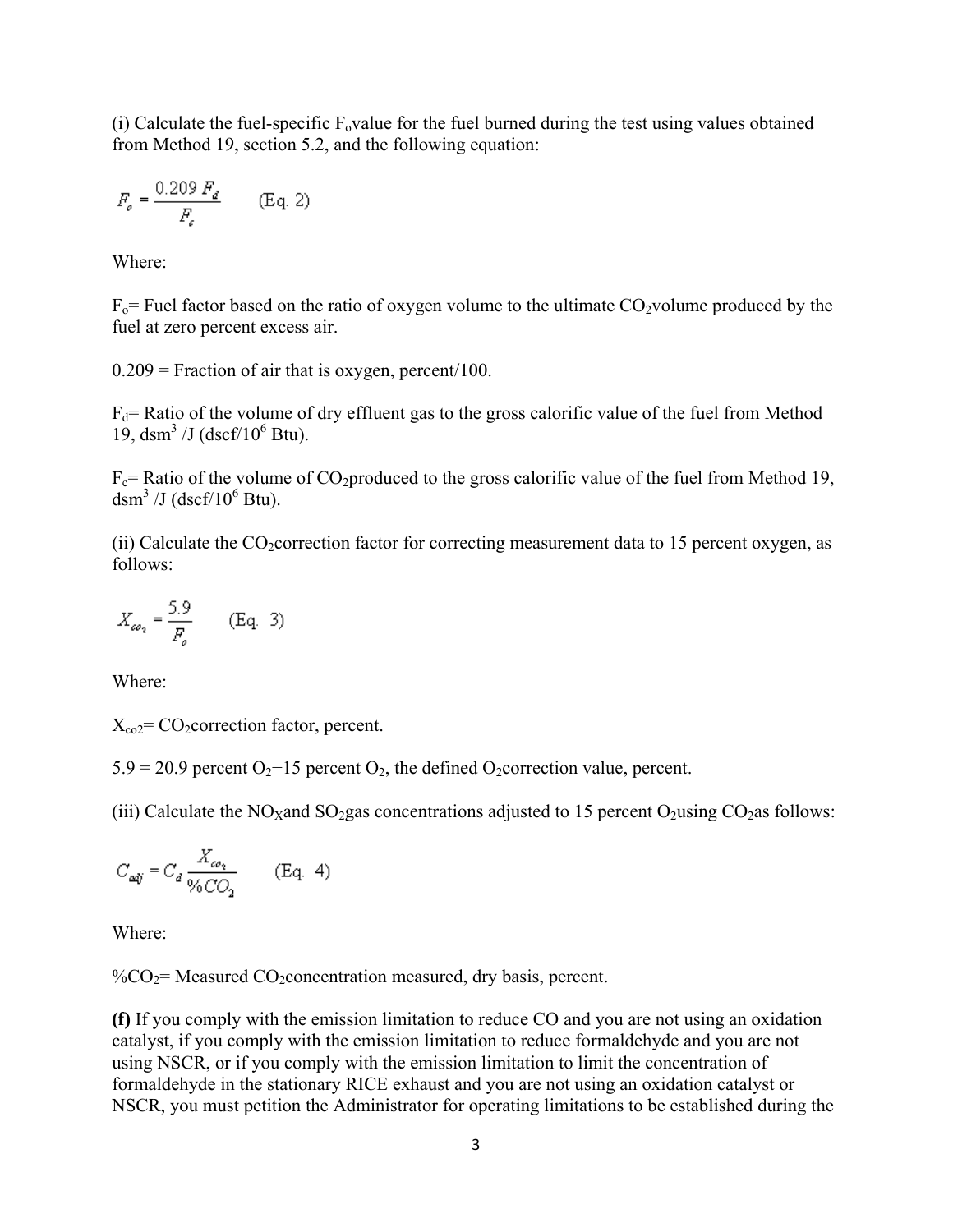initial performance test and continuously monitored thereafter; or for approval of no operating limitations. You must not conduct the initial performance test until after the petition has been approved by the Administrator.

**(g)** If you petition the Administrator for approval of operating limitations, your petition must include the information described in paragraphs (g)(1) through (5) of this section.

(1) Identification of the specific parameters you propose to use as operating limitations;

(2) A discussion of the relationship between these parameters and HAP emissions, identifying how HAP emissions change with changes in these parameters, and how limitations on these parameters will serve to limit HAP emissions;

(3) A discussion of how you will establish the upper and/or lower values for these parameters which will establish the limits on these parameters in the operating limitations;

(4) A discussion identifying the methods you will use to measure and the instruments you will use to monitor these parameters, as well as the relative accuracy and precision of these methods and instruments; and

(5) A discussion identifying the frequency and methods for recalibrating the instruments you will use for monitoring these parameters.

**(h)** If you petition the Administrator for approval of no operating limitations, your petition must include the information described in paragraphs (h)(1) through (7) of this section.

(1) Identification of the parameters associated with operation of the stationary RICE and any emission control device which could change intentionally ( *e.g.,* operator adjustment, automatic controller adjustment, etc.) or unintentionally ( *e.g.,* wear and tear, error, etc.) on a routine basis or over time;

(2) A discussion of the relationship, if any, between changes in the parameters and changes in HAP emissions;

(3) For the parameters which could change in such a way as to increase HAP emissions, a discussion of whether establishing limitations on the parameters would serve to limit HAP emissions;

(4) For the parameters which could change in such a way as to increase HAP emissions, a discussion of how you could establish upper and/or lower values for the parameters which would establish limits on the parameters in operating limitations;

(5) For the parameters, a discussion identifying the methods you could use to measure them and the instruments you could use to monitor them, as well as the relative accuracy and precision of the methods and instruments;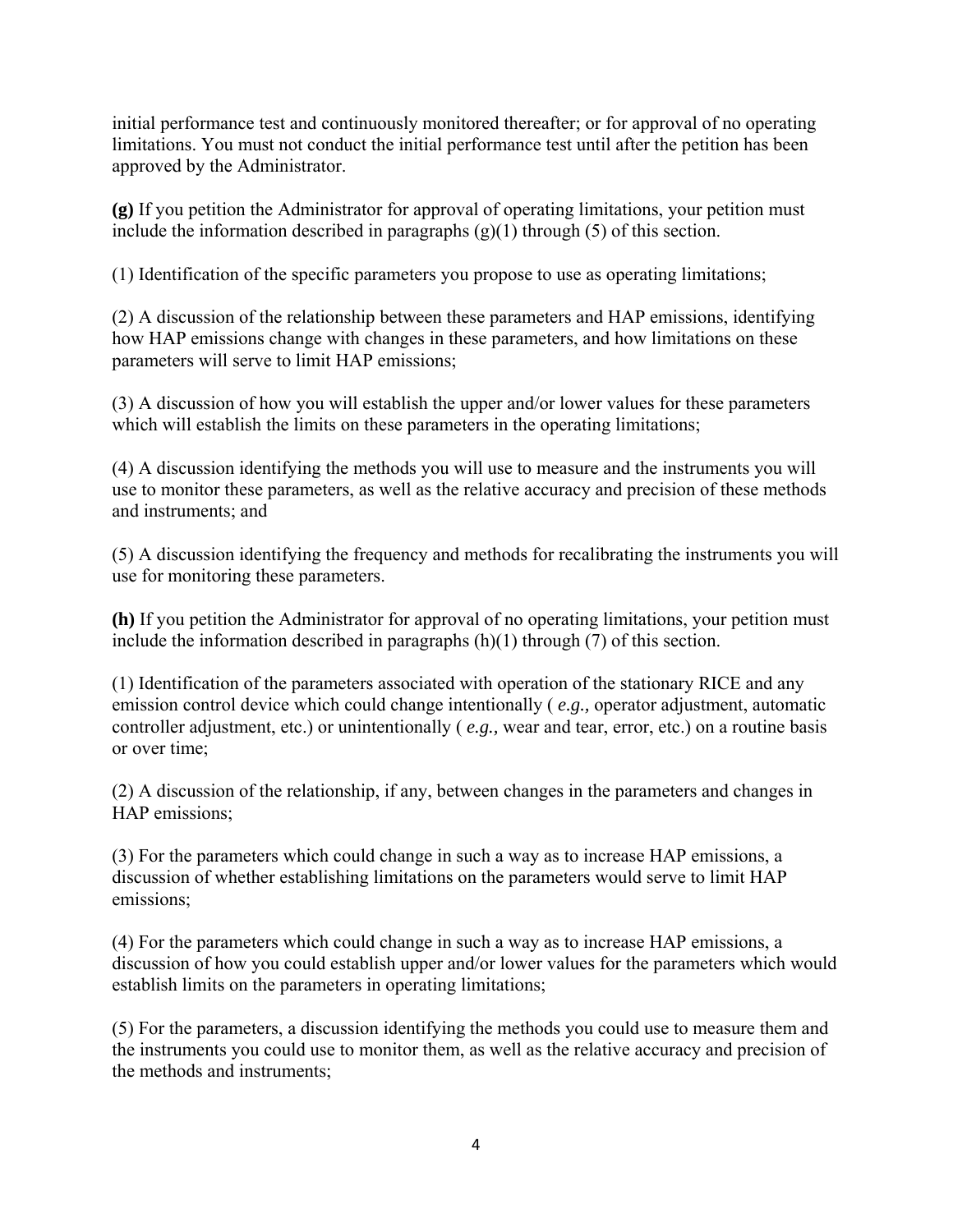(6) For the parameters, a discussion identifying the frequency and methods for recalibrating the instruments you could use to monitor them; and

(7) A discussion of why, from your point of view, it is infeasible or unreasonable to adopt the parameters as operating limitations.

**(i)** The engine percent load during a performance test must be determined by documenting the calculations, assumptions, and measurement devices used to measure or estimate the percent load in a specific application. A written report of the average percent load determination must be included in the notification of compliance status. The following information must be included in the written report: the engine model number, the engine manufacturer, the year of purchase, the manufacturer's site-rated brake horsepower, the ambient temperature, pressure, and humidity during the performance test, and all assumptions that were made to estimate or calculate percent load during the performance test must be clearly explained. If measurement devices such as flow meters, kilowatt meters, beta analyzers, stain gauges, etc. are used, the model number of the measurement device, and an estimate of its accurate in percentage of true value must be provided.

### **Monitoring, Installation, Collection, Operation and Maintenance Requirements**: 63.6625 (h)

 **(h)** If you operate a new, reconstructed, or existing stationary engine, you must minimize the engine's time spent at idle during startup and minimize the engine's startup time to a period needed for appropriate and safe loading of the engine, not to exceed 30 minutes, after which time the emission standards applicable to all times other than startup in Tables 1a, 2a, [2c,](http://ecfr.gpoaccess.gov/cgi/t/text/text-idx?c=ecfr&sid=515d778a8a1bae4f834e821dd4d89f21&rgn=div9&view=text&node=40:13.0.1.1.1.1.116.27.5&idno=40) and 2d to this subpart apply.

# **Initial Compliance**: 63.6630, Table 5

**§ 63.6630 (a)** You must demonstrate initial compliance with each emission and operating limitation that applies to you according to [Table 5o](http://ecfr.gpoaccess.gov/cgi/t/text/text-idx?c=ecfr&sid=515d778a8a1bae4f834e821dd4d89f21&rgn=div9&view=text&node=40:13.0.1.1.1.1.116.27.9&idno=40)f this subpart.

**(b)** During the initial performance test, you must establish each operating limitation in [Tables 1b](http://ecfr.gpoaccess.gov/cgi/t/text/text-idx?c=ecfr&sid=515d778a8a1bae4f834e821dd4d89f21&rgn=div9&view=text&node=40:13.0.1.1.1.1.116.27.2&idno=40) and [2b](http://ecfr.gpoaccess.gov/cgi/t/text/text-idx?c=ecfr&sid=515d778a8a1bae4f834e821dd4d89f21&rgn=div9&view=text&node=40:13.0.1.1.1.1.116.27.4&idno=40) of this subpart that applies to you.

**(c)** You must submit the Notification of Compliance Status containing the results of the initial compliance demonstration according to the requirements in §63.6645 (see section on Notification Requirements below).

#### **Continuous Compliance**: 63.6605, 63.6640

**§ 63.6605 (a)** You must be in compliance with the emission limitations and operating limitations in this subpart that apply to you at all times.

**(b)** At all times you must operate and maintain any affected source, including associated air pollution control equipment and monitoring equipment, in a manner consistent with safety and good air pollution control practices for minimizing emissions. The general duty to minimize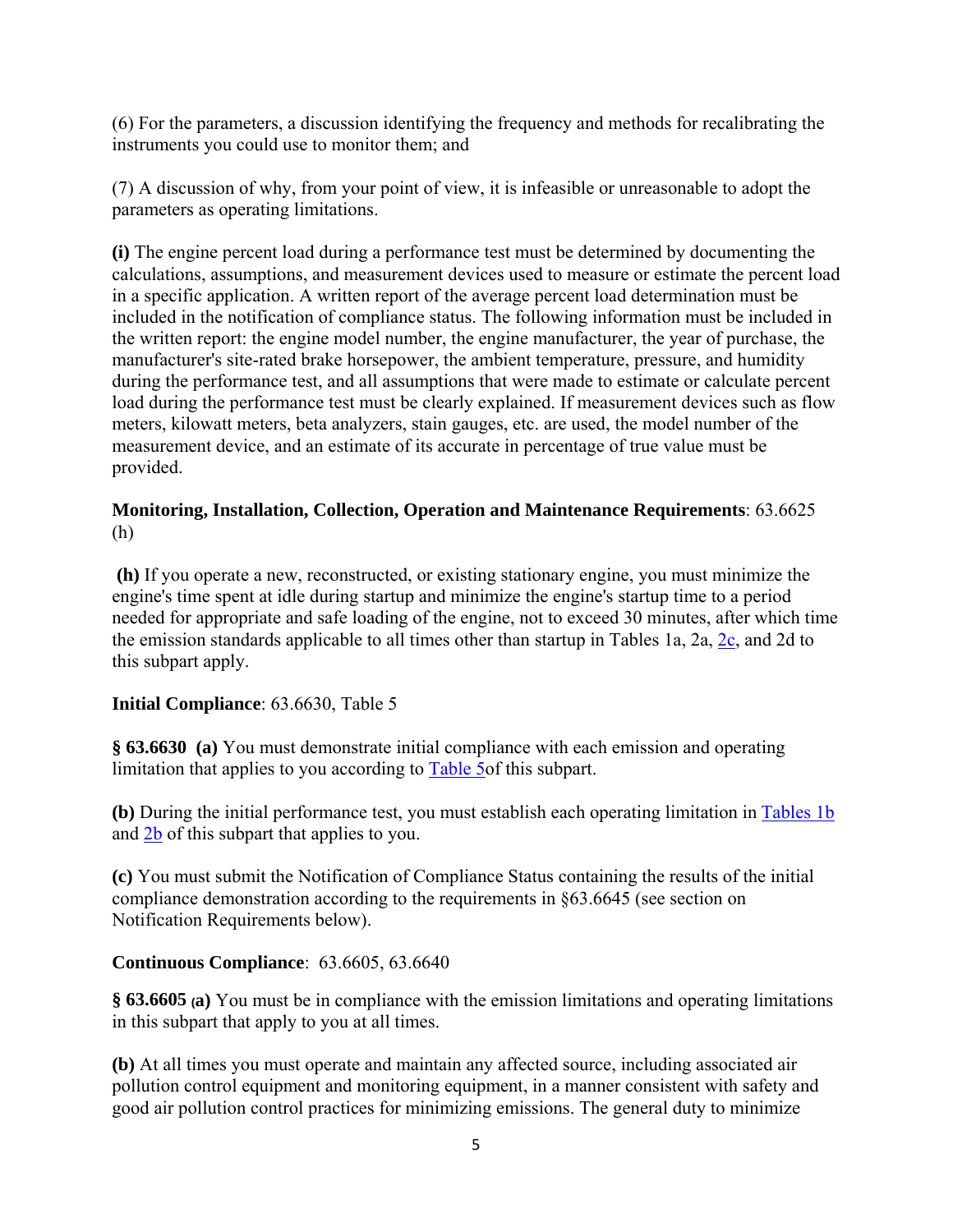emissions does not require you to make any further efforts to reduce emissions if levels required by this standard have been achieved. Determination of whether such operation and maintenance procedures are being used will be based on information available to the Administrator which may include, but is not limited to, monitoring results, review of operation and maintenance procedures, review of operation and maintenance records, and inspection of the source.

**§ 63.6640 (a)** You must demonstrate continuous compliance with each emission limitation and operating limitation in Tables 1a and 1b, Tables 2a and 2b, [Table 2c](http://ecfr.gpoaccess.gov/cgi/t/text/text-idx?c=ecfr&sid=515d778a8a1bae4f834e821dd4d89f21&rgn=div9&view=text&node=40:13.0.1.1.1.1.116.27.5&idno=40), and Table 2d to this subpart that apply to you according to methods specified in [Table 6](http://ecfr.gpoaccess.gov/cgi/t/text/text-idx?c=ecfr&sid=515d778a8a1bae4f834e821dd4d89f21&rgn=div9&view=text&node=40:13.0.1.1.1.1.116.27.12&idno=40) to this subpart.

**(b)** You must report each instance in which you did not meet each emission limitation or operating limitation in Tables 1a and 1b, Tables 2a and 2b, [Table 2c](http://ecfr.gpoaccess.gov/cgi/t/text/text-idx?c=ecfr&sid=515d778a8a1bae4f834e821dd4d89f21&rgn=div9&view=text&node=40:13.0.1.1.1.1.116.27.5&idno=40), and Table 2d to this subpart that apply to you. These instances are deviations from the emission and operating limitations in this subpart. These deviations must be reported according to the requirements in  $§63.6650$ . If you change your catalyst, you must reestablish the values of the operating parameters measured during the initial performance test. When you reestablish the values of your operating parameters, you must also conduct a performance test to demonstrate that you are meeting the required emission limitation applicable to your stationary RICE.

# **(c)** [Reserved]

**(d)** For new, reconstructed, and rebuilt stationary RICE, deviations from the emission or operating limitations that occur during the first 200 hours of operation from engine startup (engine burn-in period) are not violations. Rebuilt stationary RICE means a stationary RICE that has been rebuilt as that term is defined in 40 CFR 94.11(a).

**(e)** You must also report each instance in which you did not meet the requirements in [Table 8](http://ecfr.gpoaccess.gov/cgi/t/text/text-idx?c=ecfr&sid=515d778a8a1bae4f834e821dd4d89f21&rgn=div9&view=text&node=40:13.0.1.1.1.1.116.27.12&idno=40) to this subpart that apply to you. If you own or operate a new or reconstructed stationary RICE with a site rating of less than or equal to 500 brake HP located at a major source of HAP emissions (except new or reconstructed 4SLB engines greater than or equal to 250 and less than or equal to 500 brake HP), a new or reconstructed stationary RICE located at an area source of HAP emissions, or any of the following RICE with a site rating of more than 500 brake HP located at a major source of HAP emissions, you do not need to comply with the requirements in Table 8 to this subpart: An existing 2SLB stationary RICE, an existing 4SLB stationary RICE, an existing emergency stationary RICE, an existing limited use stationary RICE, or an existing stationary RICE which fires landfill gas or digester gas equivalent to 10 percent or more of the gross heat input on an annual basis. If you own or operate any of the following RICE with a site rating of more than 500 brake HP located at a major source of HAP emissions, you do not need to comply with the requirements in Table 8 to this subpart, except for the initial notification requirements: a new or reconstructed stationary RICE that combusts landfill gas or digester gas equivalent to 10 percent or more of the gross heat input on an annual basis, a new or reconstructed emergency stationary RICE, or a new or reconstructed limited use stationary RICE.

#### **Notification Requirements**: 63.6645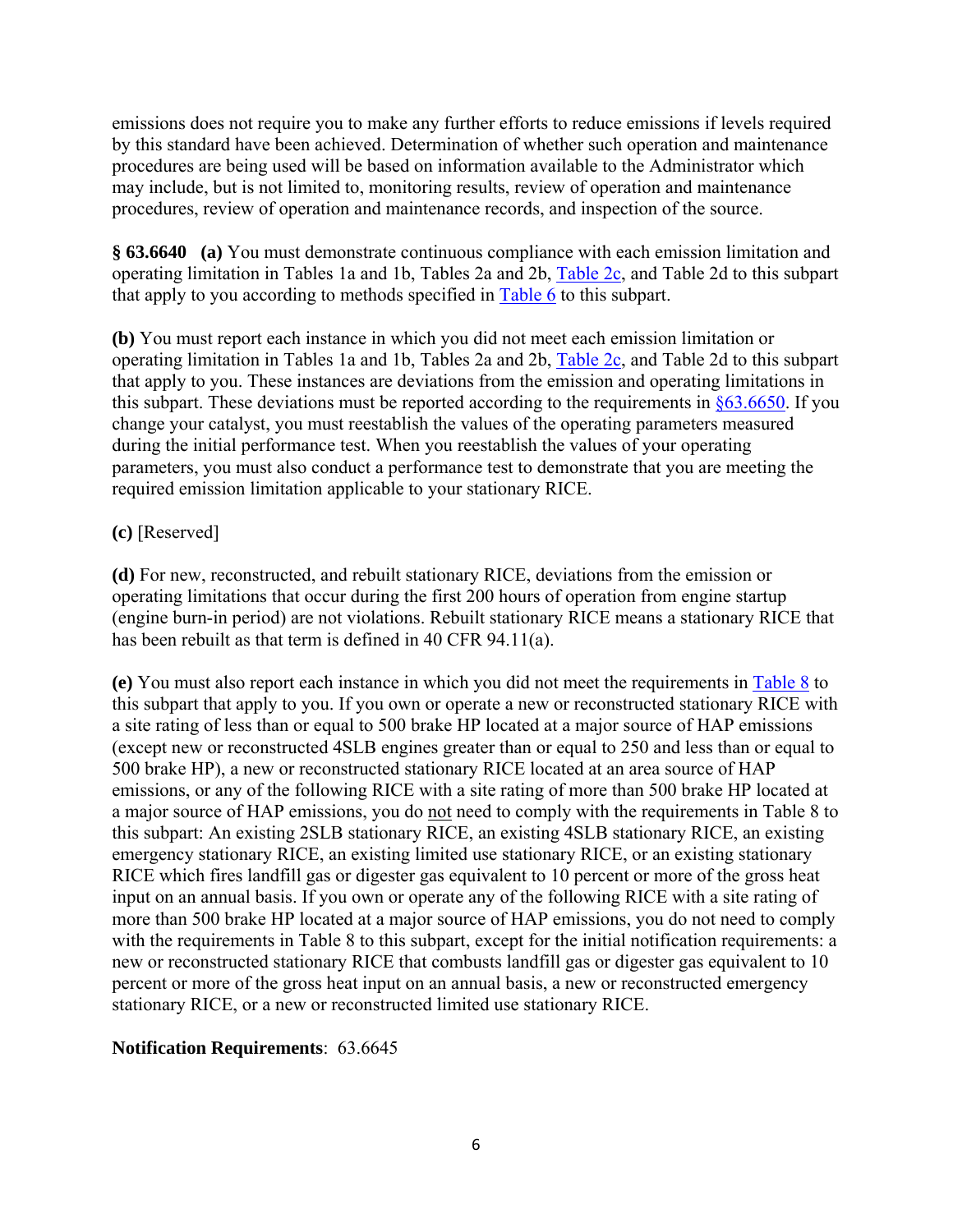**§ 63.6645 (a)** You must submit all of the notifications in [§§63.7\(b\) and \(c\)](http://ecfr.gpoaccess.gov/cgi/t/text/text-idx?c=ecfr&sid=d779d21ea1eaedb94bede740638c875a&rgn=div8&view=text&node=40:9.0.1.1.1.1.5.7&idno=40), [63.8\(e\), \(f\)\(4\) and](http://ecfr.gpoaccess.gov/cgi/t/text/text-idx?c=ecfr&sid=dc878fa5cf8237b03b7b19281bd5a59d&rgn=div8&view=text&node=40:13.0.1.1.1.9.178.5&idno=40)   $(f)(6)$ , [63.9\(b\) through \(e\), and \(g\) and \(h\)](http://ecfr.gpoaccess.gov/cgi/t/text/text-idx?c=ecfr&sid=d779d21ea1eaedb94bede740638c875a&rgn=div8&view=text&node=40:9.0.1.1.1.1.5.9&idno=40) that apply to you by the dates specified if you own or operate any of the following;

(1) An existing stationary RICE with a site rating of less than or equal to 500 brake HP located at a major source of HAP emissions.

**(d)** As specified in §63.9(b)(2), if you start up your stationary RICE with a site rating of equal to or less than 500 brake HP located at a major source of HAP emissions before the effective date of this subpart and you are required to submit an initial notification, you must submit an Initial Notification not later than July 16, 2008.

**(f)** If you are required to submit an Initial Notification but are otherwise not affected by the requirements of this subpart, in accordance with  $\S 63.6590(b)$ , your notification should include the information in  $\S 63.9(b)(2)(i)$  through (v), and a statement that your stationary RICE has no additional requirements and explain the basis of the exclusion (for example, that it operates exclusively as an emergency stationary RICE if it has a site rating of more than 500 brake HP located at a major source of HAP emissions).

**(g)** If you are required to conduct a performance test, you must submit a Notification of Intent to conduct a performance test at least 60 days before the performance test is scheduled to begin as required in  $\S 63.7(b)(1)$ .

**(h)** If you are required to conduct a performance test or other initial compliance demonstration as specified in [Tables 4](http://ecfr.gpoaccess.gov/cgi/t/text/text-idx?c=ecfr&sid=515d778a8a1bae4f834e821dd4d89f21&rgn=div9&view=text&node=40:13.0.1.1.1.1.116.27.8&idno=40) and [5](http://ecfr.gpoaccess.gov/cgi/t/text/text-idx?c=ecfr&sid=515d778a8a1bae4f834e821dd4d89f21&rgn=div9&view=text&node=40:13.0.1.1.1.1.116.27.9&idno=40) to this subpart, you must submit a Notification of Compliance Status according to  $\S 63.9(h)(2)(ii)$ .

(1) For each initial compliance demonstration required in [Table 5](http://ecfr.gpoaccess.gov/cgi/t/text/text-idx?c=ecfr&sid=515d778a8a1bae4f834e821dd4d89f21&rgn=div9&view=text&node=40:13.0.1.1.1.1.116.27.9&idno=40) to this subpart that does not include a performance test, you must submit the Notification of Compliance Status before the close of business on the 30th day following the completion of the initial compliance demonstration.

(2) For each initial compliance demonstration required in [Table 5](http://ecfr.gpoaccess.gov/cgi/t/text/text-idx?c=ecfr&sid=515d778a8a1bae4f834e821dd4d89f21&rgn=div9&view=text&node=40:13.0.1.1.1.1.116.27.9&idno=40) to this subpart that includes a performance test conducted according to the requirements in [Table 3](http://ecfr.gpoaccess.gov/cgi/t/text/text-idx?c=ecfr&sid=515d778a8a1bae4f834e821dd4d89f21&rgn=div9&view=text&node=40:13.0.1.1.1.1.116.27.7&idno=40) to this subpart, you must submit the Notification of Compliance Status, including the performance test results, before the close of business on the 60th day following the completion of the performance test according to  $§63.10(d)(2)$ .

**Recordkeeping Requirements**: 63.6655, except (c), (e) and (f)

**§ 63.6655 (a)** If you must comply with the emission and operating limitations, you must keep the records described in paragraphs (a)(1) through (a)(5), (b)(1) through (b)(3) and (c) of this section.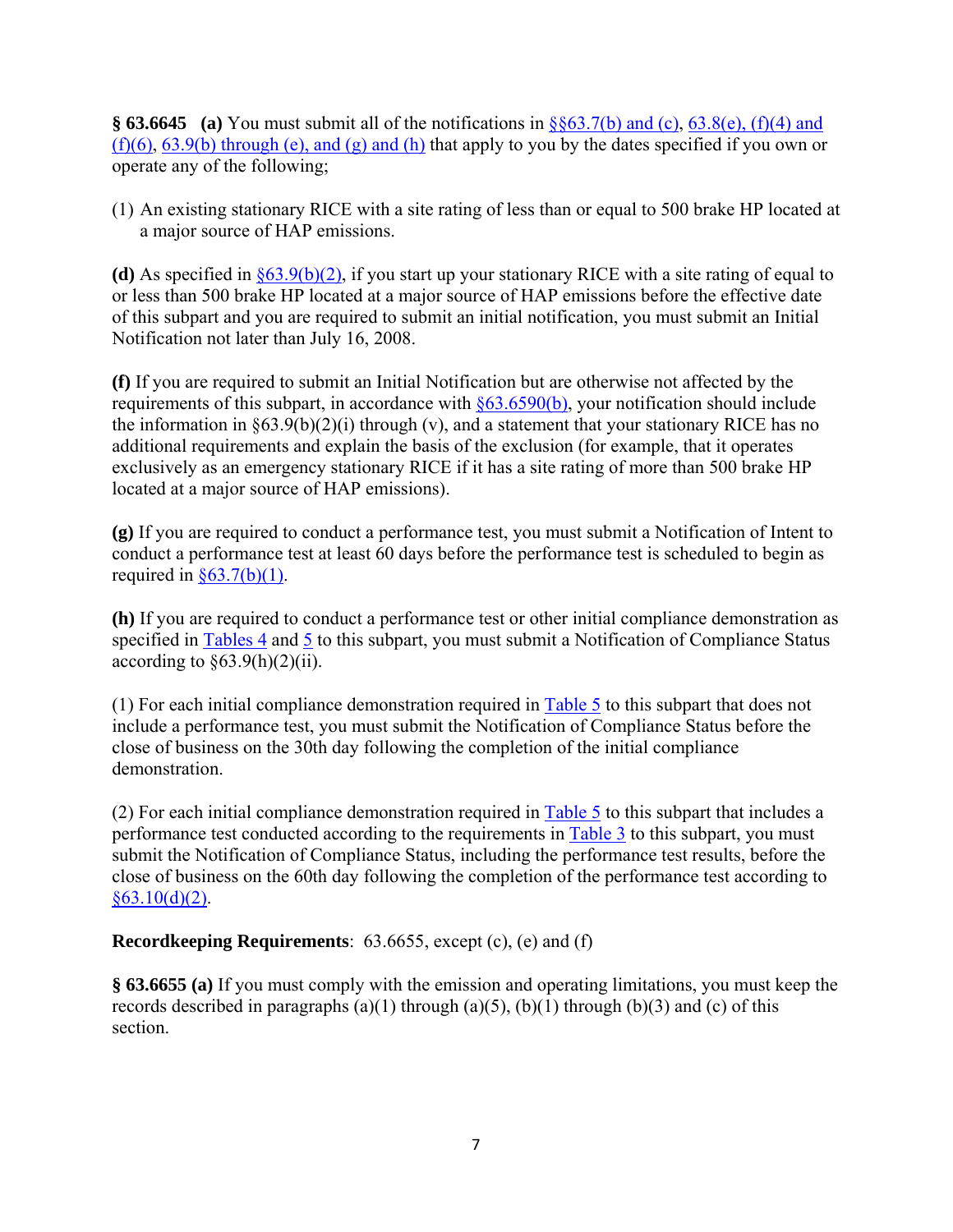(1) A copy of each notification and report that you submitted to comply with this subpart, including all documentation supporting any Initial Notification or Notification of Compliance Status that you submitted, according to the requirement in  $\S 63.10(b)(2)(xiv)$ .

(2) Records of the occurrence and duration of each malfunction of operation ( *i.e.,* process equipment) or the air pollution control and monitoring equipment.

(3) Records of performance tests and performance evaluations as required in  $\frac{\delta 63.10(b)(2)(viii)}{663.10(b)(2)(viii)}$ .

(4) Records of all required maintenance performed on the air pollution control and monitoring equipment.

(5) Records of actions taken during periods of malfunction to minimize emissions in accordance with [§63.6605\(b\)](http://ecfr.gpoaccess.gov/cgi/t/text/text-idx?c=ecfr&sid=dc878fa5cf8237b03b7b19281bd5a59d&rgn=div8&view=text&node=40:13.0.1.1.1.1.111.10&idno=40), including corrective actions to restore malfunctioning process and air pollution control and monitoring equipment to its normal or usual manner of operation.

**(b)** For each CEMS or CPMS, you must keep the records listed in paragraphs (b)(1) through (3) of this section.

(1) Records described in  $\frac{63.10(b)(2)}{v^2}$  through (xi).

(2) Previous ( *i.e.,* superseded) versions of the performance evaluation plan as required in  $§63.8(d)(3)$ .

(3) Requests for alternatives to the relative accuracy test for CEMS or CPMS as required in  $§63.8(f)(6)(i)$ , if applicable.

**(d)** You must keep the records required in [Table 6](http://ecfr.gpoaccess.gov/cgi/t/text/text-idx?c=ecfr&sid=515d778a8a1bae4f834e821dd4d89f21&rgn=div9&view=text&node=40:13.0.1.1.1.1.116.27.12&idno=40) of this subpart to show continuous compliance with each emission or operating limitation that applies to you.

# **Reporting Requirements**: 63.6650, except (g)

**§ 63.6650 (a)** You must submit each report in [Table 7](http://ecfr.gpoaccess.gov/cgi/t/text/text-idx?c=ecfr&sid=515d778a8a1bae4f834e821dd4d89f21&rgn=div9&view=text&node=40:13.0.1.1.1.1.116.27.11&idno=40) of this subpart that applies to you.

**(b)** Unless the Administrator has approved a different schedule for submission of reports under [§](http://ecfr.gpoaccess.gov/cgi/t/text/text-idx?c=ecfr&sid=d779d21ea1eaedb94bede740638c875a&rgn=div8&view=text&node=40:9.0.1.1.1.1.5.1&idno=40)   $63.10(a)$ , you must submit each report by the date in Table 7 of this subpart and according to the requirements in paragraphs (b)(1) through (5) of this section.

(1) The first Compliance report must cover the period beginning on the compliance date that is specified for your affected source in  $\S 63.6595$  and ending on June 30 or December 31, whichever date is the first date following the end of the first calendar half after the compliance date that is specified for your source in §63.6595.

(3) Each subsequent Compliance report must cover the semiannual reporting period from January 1 through June 30 or the semiannual reporting period from July 1 through December 31. (4) Each subsequent Compliance report must be postmarked or delivered no later than July 31 or January 31, whichever date is the first date following the end of the semiannual reporting period.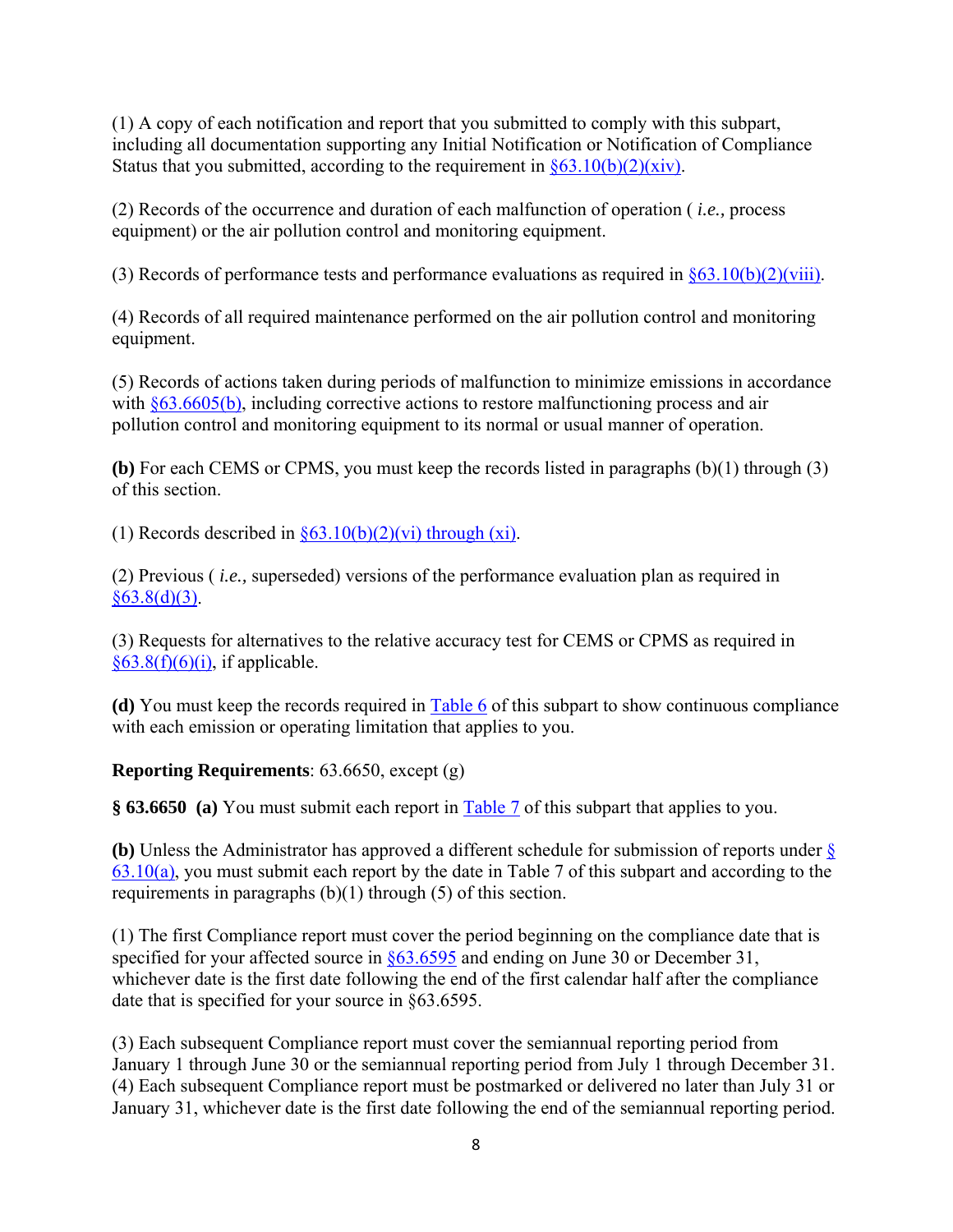(5) For each stationary RICE that is subject to permitting regulations pursuant to 40 CFR part 70 or 71, and if the permitting authority has established dates for submitting semiannual reports pursuant to 40 CFR 70.6 (a)(3)(iii)(A) or 40 CFR 71.6 (a)(3)(iii)(A), you may submit the first and subsequent Compliance reports according to the dates the permitting authority has established instead of according to the dates in paragraphs (b)(1) through (4) of this section.

**(c)** The Compliance report must contain the information in paragraphs (c)(1) through (6) of this section.

(1) Company name and address.

(2) Statement by a responsible official, with that official's name, title, and signature, certifying the accuracy of the content of the report

(3) Date of report and beginning and ending dates of the reporting period.

(4) If you had a startup, shutdown, or malfunction during the reporting period, the compliance report must include the information in  $\S$  63.10(d)(5)(i).

(5) If there are no deviations from any emission or operating limitations that apply to you, a statement that there were no deviations from the emission or operating limitations during the reporting period.

(6) If there were no periods during which the continuous monitoring system (CMS), including CEMS and CPMS, was out-of-control, as specified in  $\S 63.8(c)(7)$ , a statement that there were no periods during which the CMS was out-of-control during the reporting period.

**(d)** For each deviation from an emission or operating limitation that occurs for a stationary RICE where you are not using a CMS to comply with the emission or operating limitations in this subpart, the Compliance report must contain the information in paragraphs  $(c)(1)$  through  $(4)$  of this section and the information in paragraphs  $(d)(1)$  and  $(2)$  of this section.

(1) The total operating time of the stationary RICE at which the deviation occurred during the reporting period.

(2) Information on the number, duration, and cause of deviations (including unknown cause, if applicable), as applicable, and the corrective action taken.

**(e)** For each deviation from an emission or operating limitation occurring for a stationary RICE where you are using a CMS to comply with the emission and operating limitations in this subpart, you must include information in paragraphs  $(c)(1)$  through  $(4)$  and  $(e)(1)$  through  $(12)$  of this section.

(1) The date and time that each malfunction started and stopped.